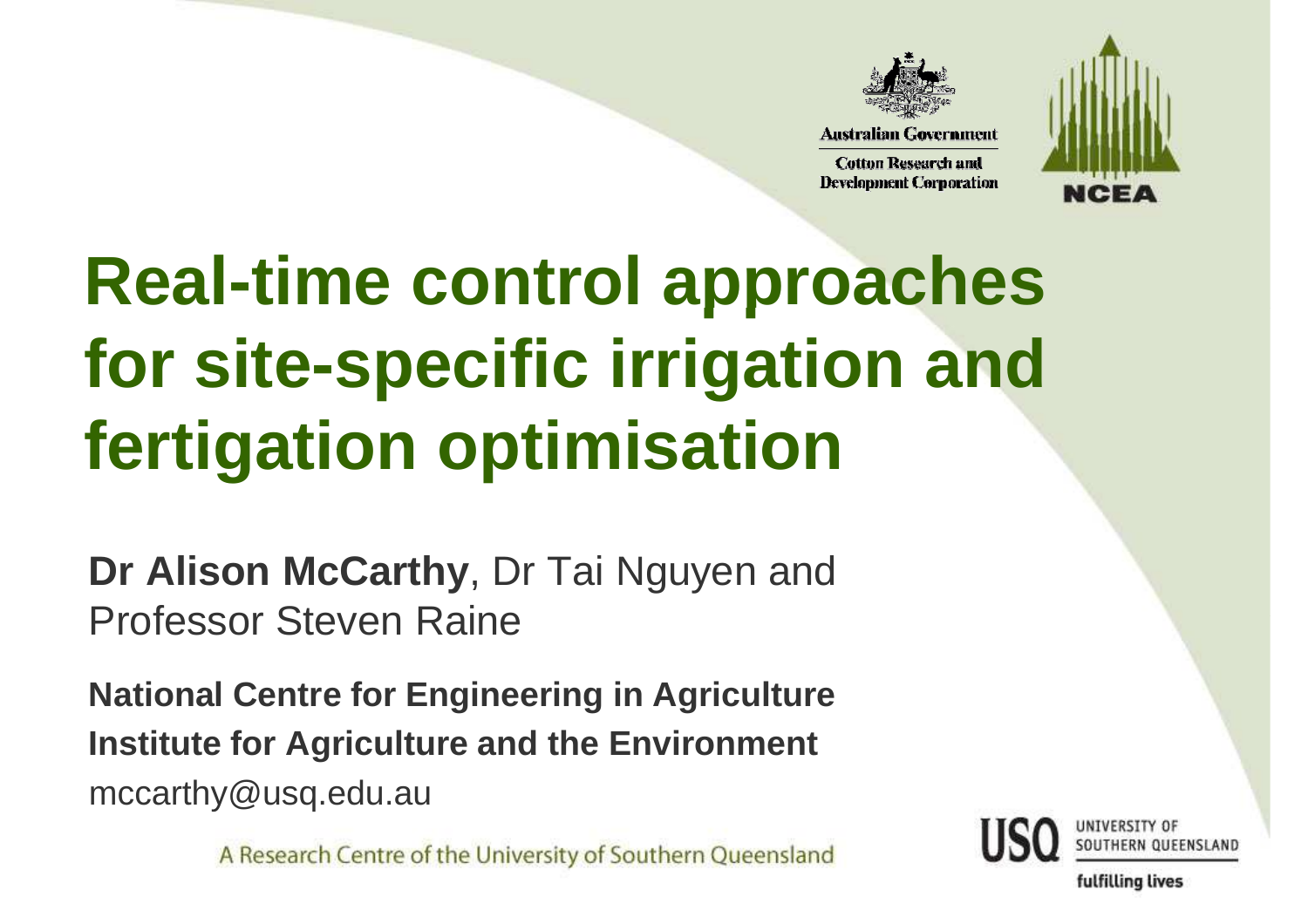## **Real-time irrigation and fertiliser control**



- Adapts to different crops, weather, soil, irrigation systems and water availability
- Considers spatial variability in irrigation and nutrient requirements
- Runs on remote **Actuation** Sensors  $\vdots$  Control strategy on Sensors Control strategy Aciust Weather -Measurements are spatially variable-rate serverSoil moisture interpolated hardware **EM38** Measurements calibrate crop-Crop growth production model Fruit load -Control strategies executed to Yield determine irrigation Internet-enabled Irrigation application measurements Irrigation application/ sensorstimina Other data Forecast weather Historical field data -Irrigation hydraulics analysed Adjust flow/ to determine irrigation cut-off time control hardware actuation -Measured and modelled application compared and irrigation application updated accordingly Irrigation control signals



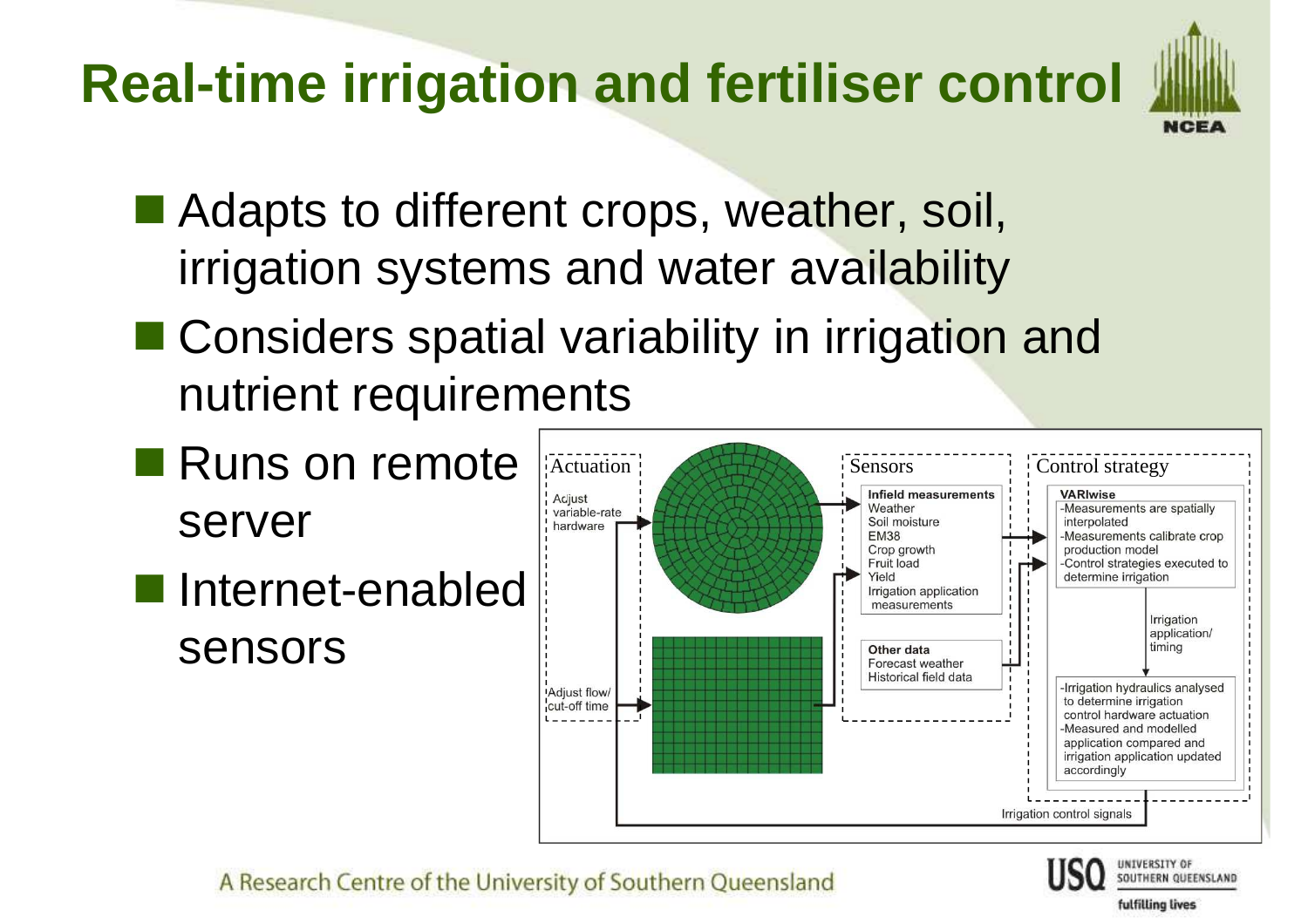# **Sensor –based control of irrigation timing**



- Soil moisture regulation
- Temperature sensors to detect stress point
- May not be robust to data and water unavailability





A Research Centre of the University of Southern Queensland

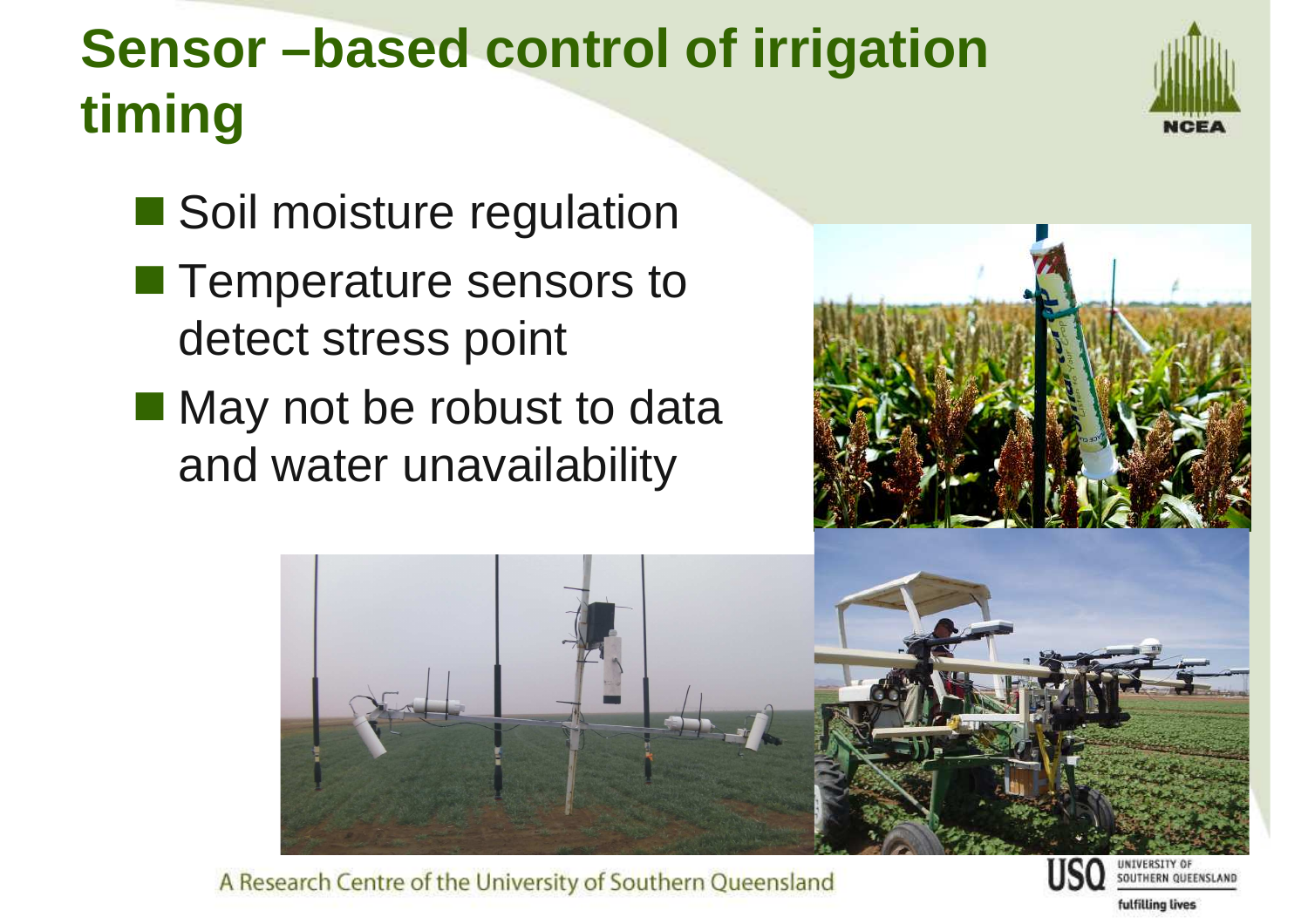## **Learning control**



#### ■ Uses sensor feedback without a model to perform optimisation

# In Iterative Learning Control (ILC):

- Uses error between the **measured** and **desired** soil moisture deficit after the previous irrigation,
- **1** . . . to **adjust** the irrigation volume of the next irrigation event.
- F. 'Learns' from history of prior error signals to make better adjustments.

#### Interative Hill Climbing Control (IHCC):

- F. Tests different irrigation volumes in 'test cells' to determine which volume produced desired response
- **Typically low data requirements**



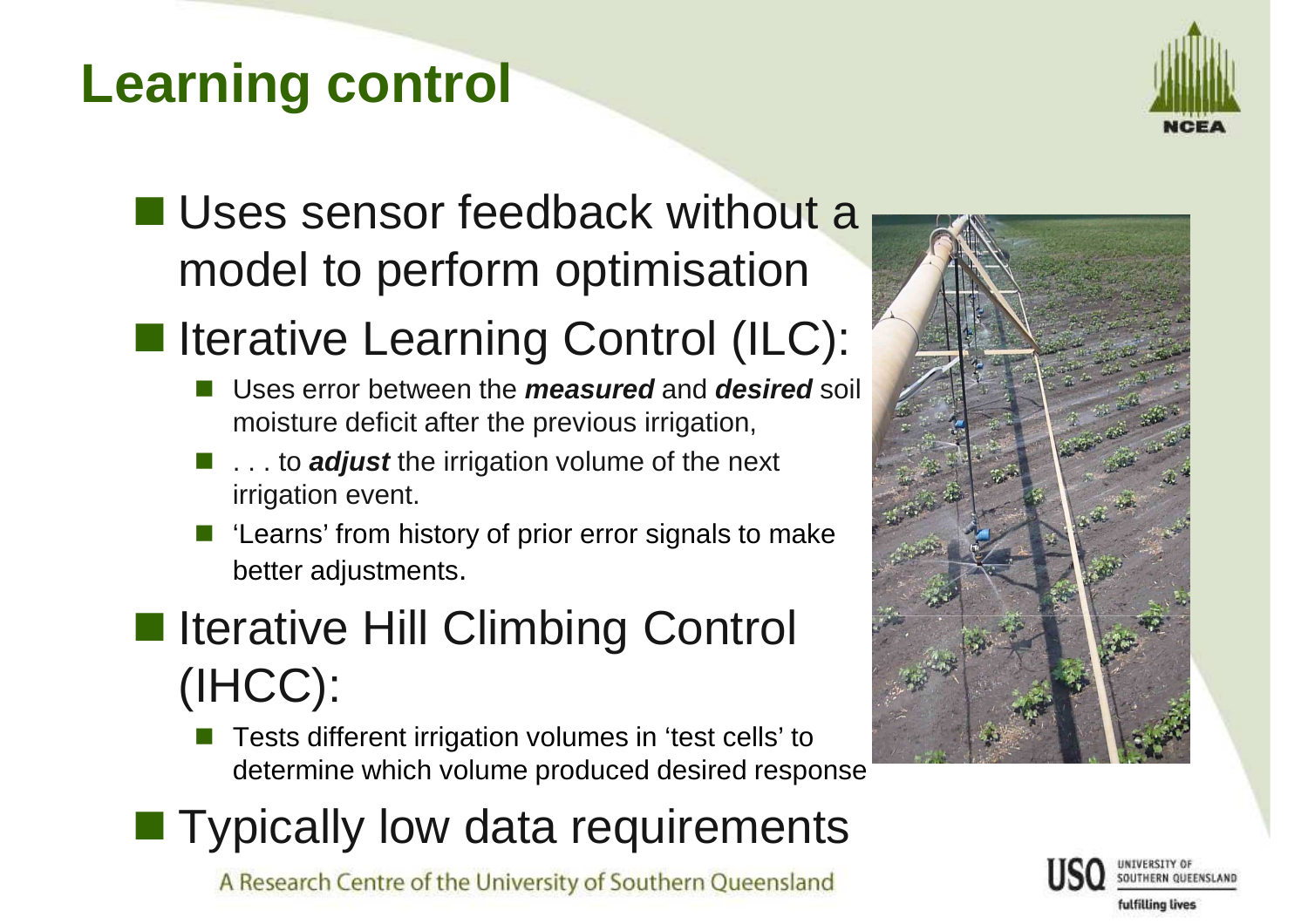### **Model predictive control**

- I Iteratively executes model to optimise process inputs rather than numerical operation on the model
- A calibrated crop model simulates and<br>A predicts the next required irrigation is predicts the next required irrigation, i.e. volumes and timings
	- according to evolving crop/soil/weather input
	- **Service Service** separately for all cells/zones
	- **Service Service** can choose alternative end-of-season predicted targets
- High data requirements
- Off-the-shelf, black box industry models may not be updated





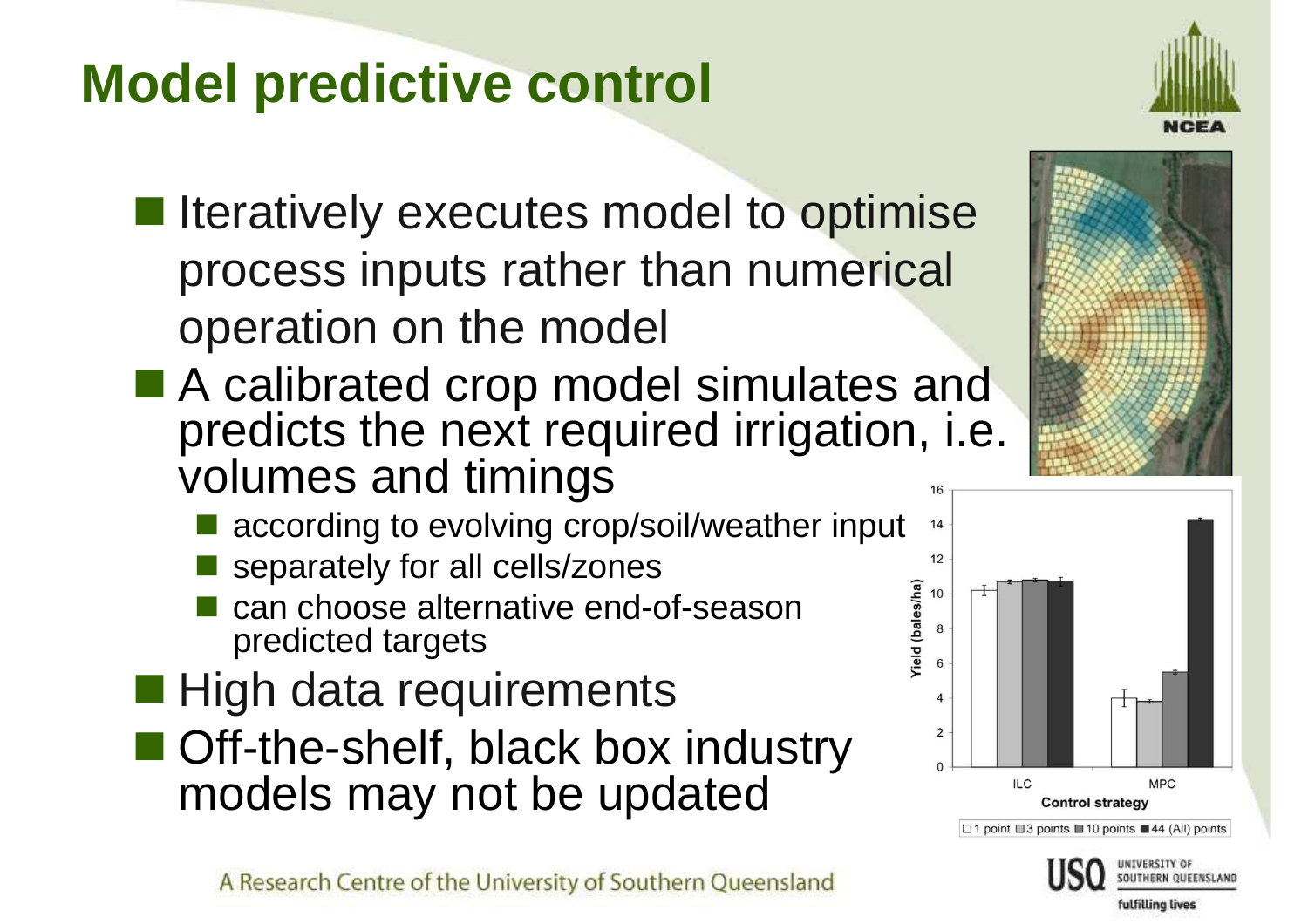## **Artificial intelligence (AI)**



Artificial neural networks can be used for developing models from large datasets if■ explicit knowledge is acquired **Perform** represented in the knowledge base Existing strategies consider soil moisture

- and economics, not crop production
- **Inbuilt self-learning capability**
- **Evolutionary computation used for<br>extingination** optimisation

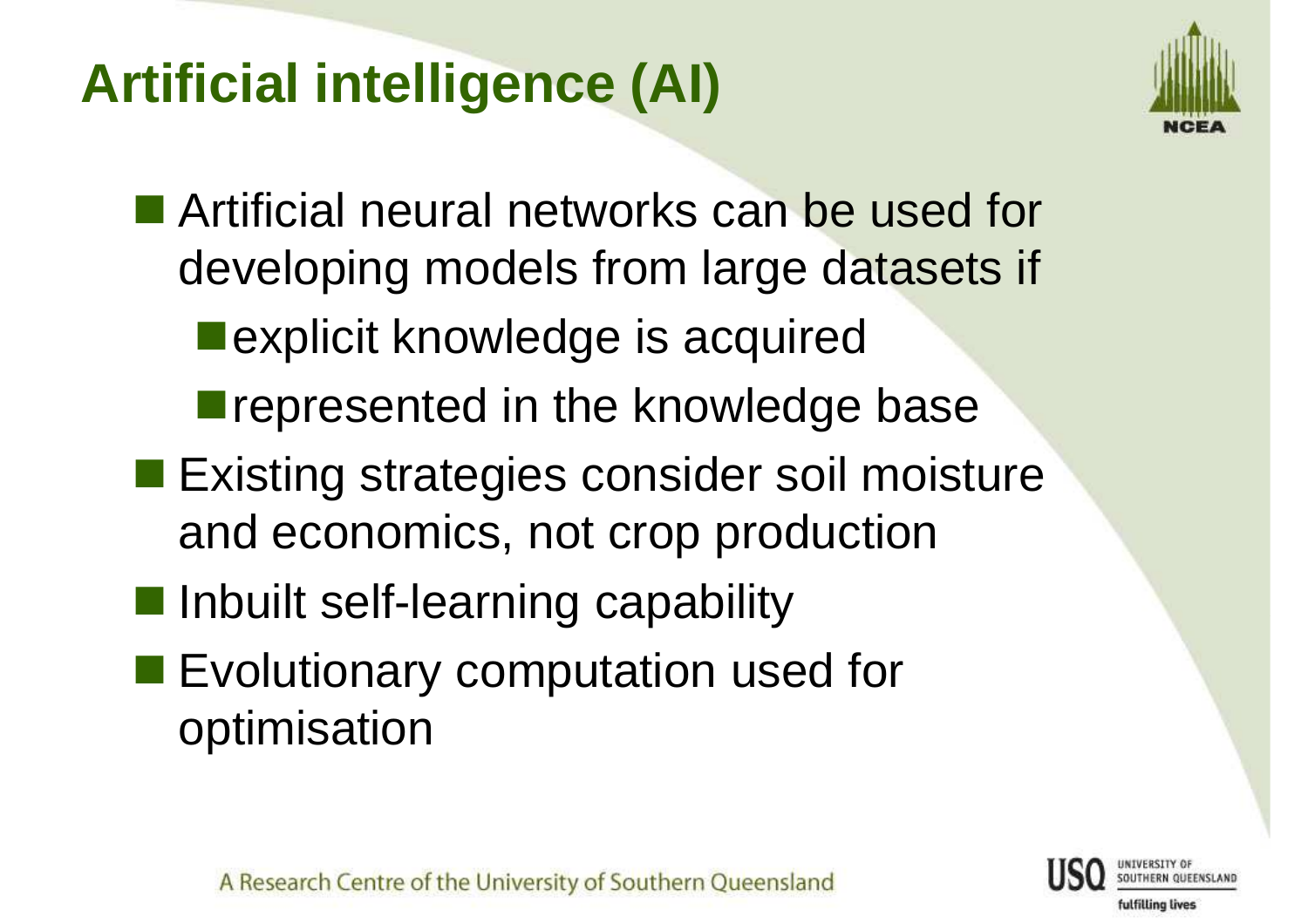# **Hybrid artificial intelligence system**



fulfilling lives

Artificial intelligence system for learning crop dynamics and optimising inputs

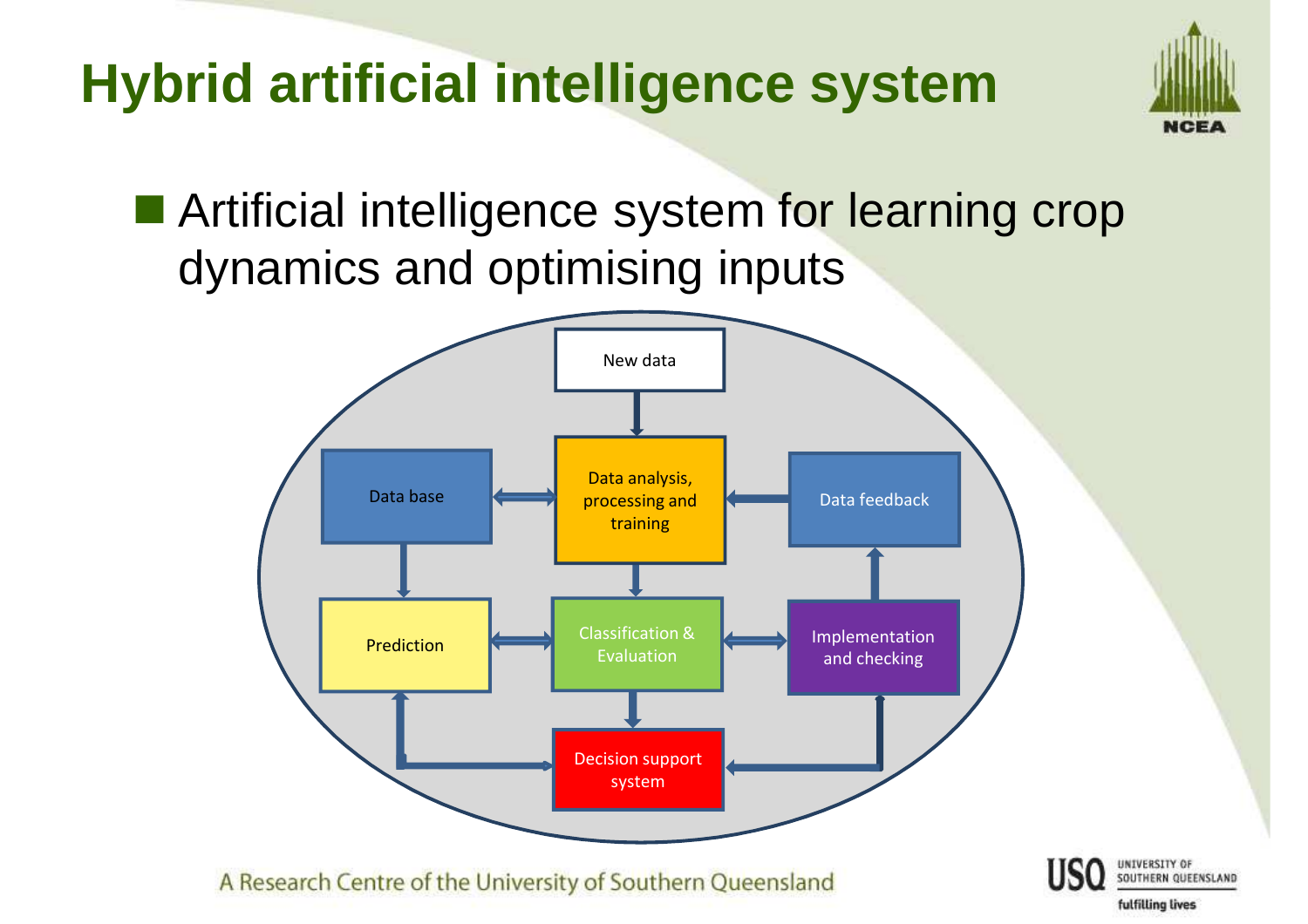## **Hybrid artificial intelligence system for irrigation and fertigation**

![](_page_7_Picture_1.jpeg)

- **Artificial Neural Network (ANN) used for** training and predicting crop dynamics based on historical and real-time infield data
- Weather and soil data input used for preliminary development

![](_page_7_Figure_4.jpeg)

![](_page_7_Picture_5.jpeg)

![](_page_7_Picture_8.jpeg)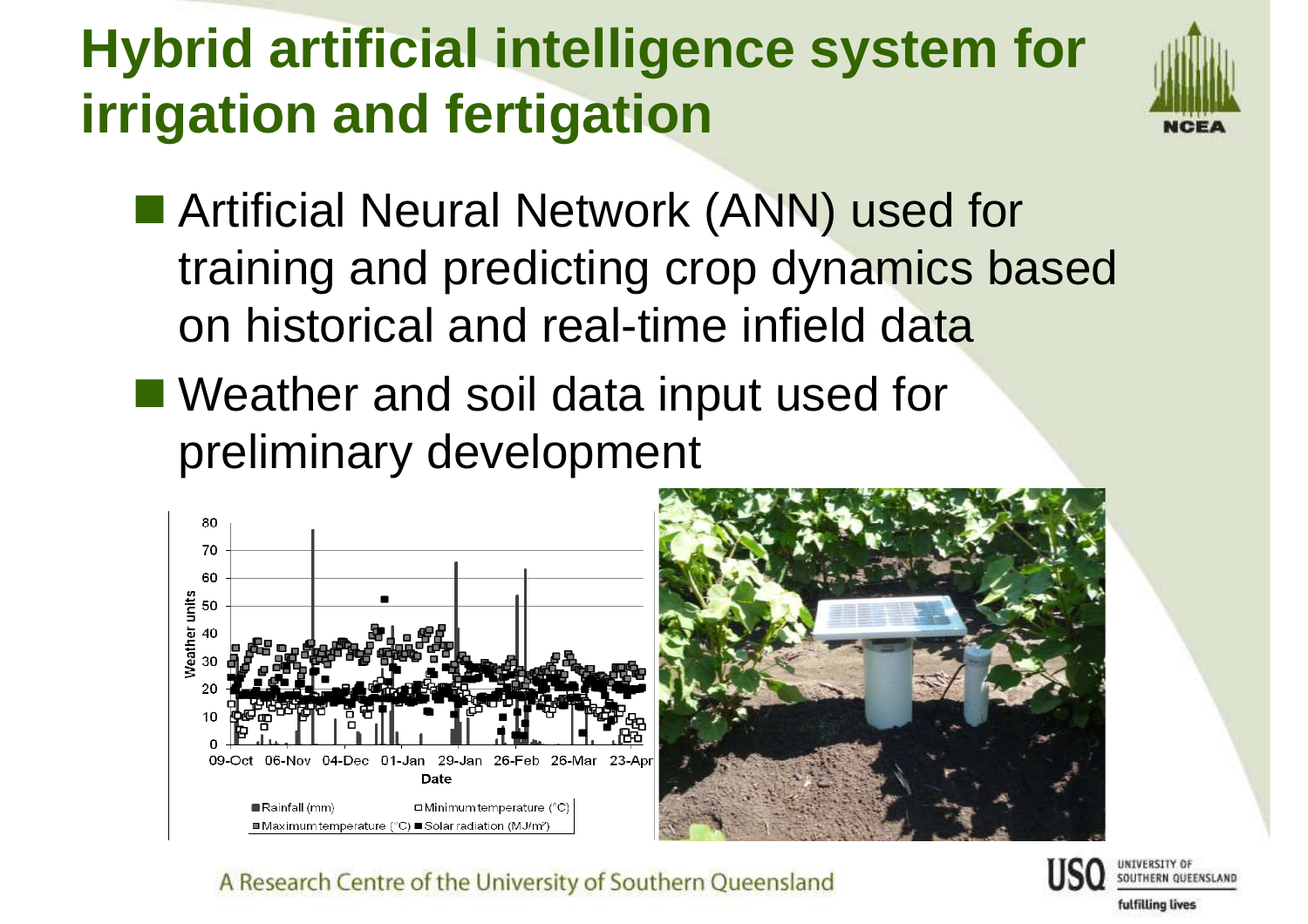# **ANN trained using field and simulation data**

# ■Field data

- **Input: soil-water data** 30cm layer
- ■Output: soil-water(%) prediction
- **Simulation data** 
	- **Input: irrigation, fertiliser,** yield, crop vegetation and fruiting

![](_page_8_Picture_6.jpeg)

![](_page_8_Picture_7.jpeg)

■Output: bolls, yield, fertiliser

![](_page_8_Picture_10.jpeg)

![](_page_8_Picture_11.jpeg)

![](_page_8_Picture_12.jpeg)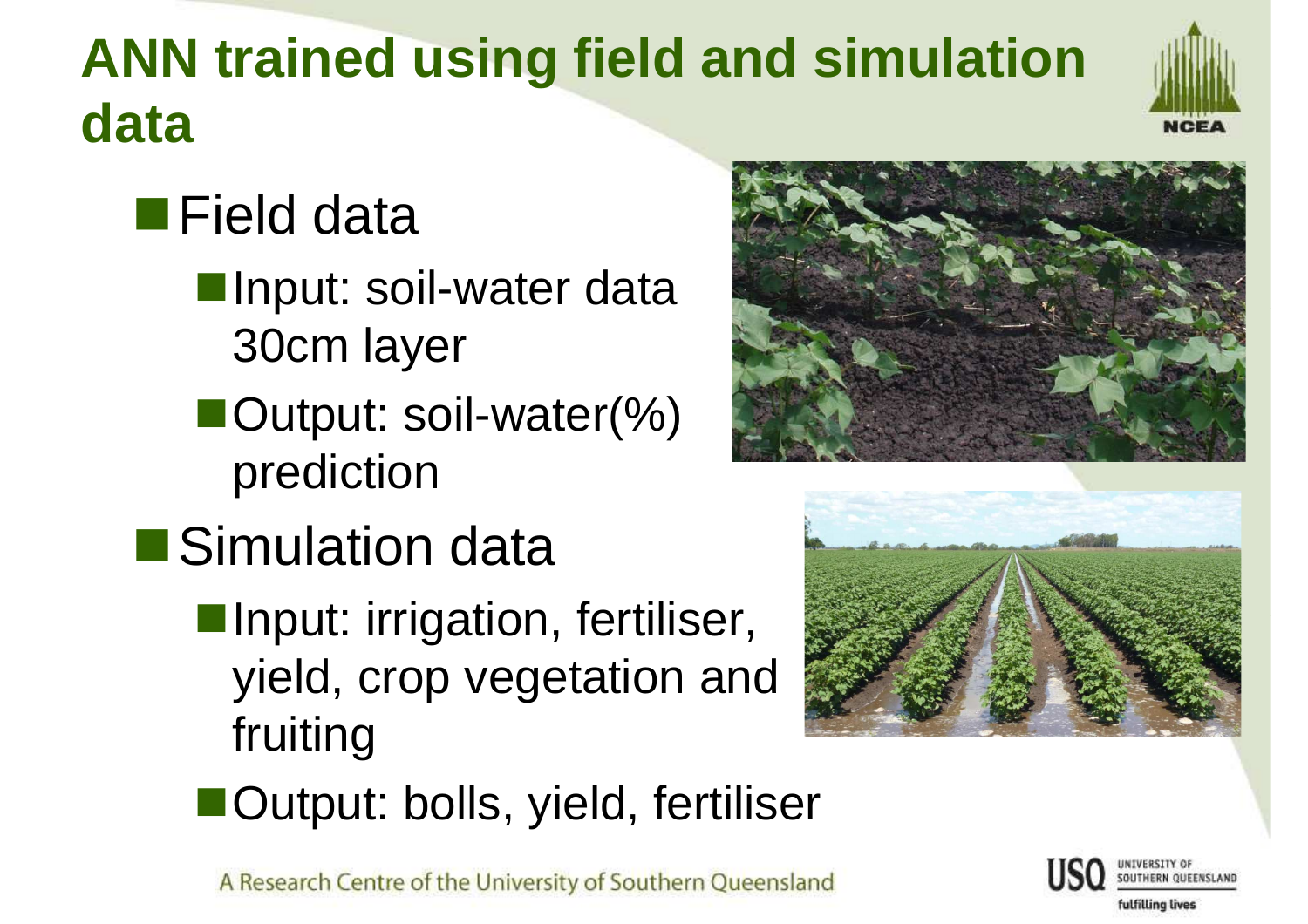### **ANN prediction using field data**

![](_page_9_Picture_1.jpeg)

![](_page_9_Figure_2.jpeg)

A Research Centre of the University of Southern Queensland

UNIVERSITY OF SOUTHERN QUEENSLAND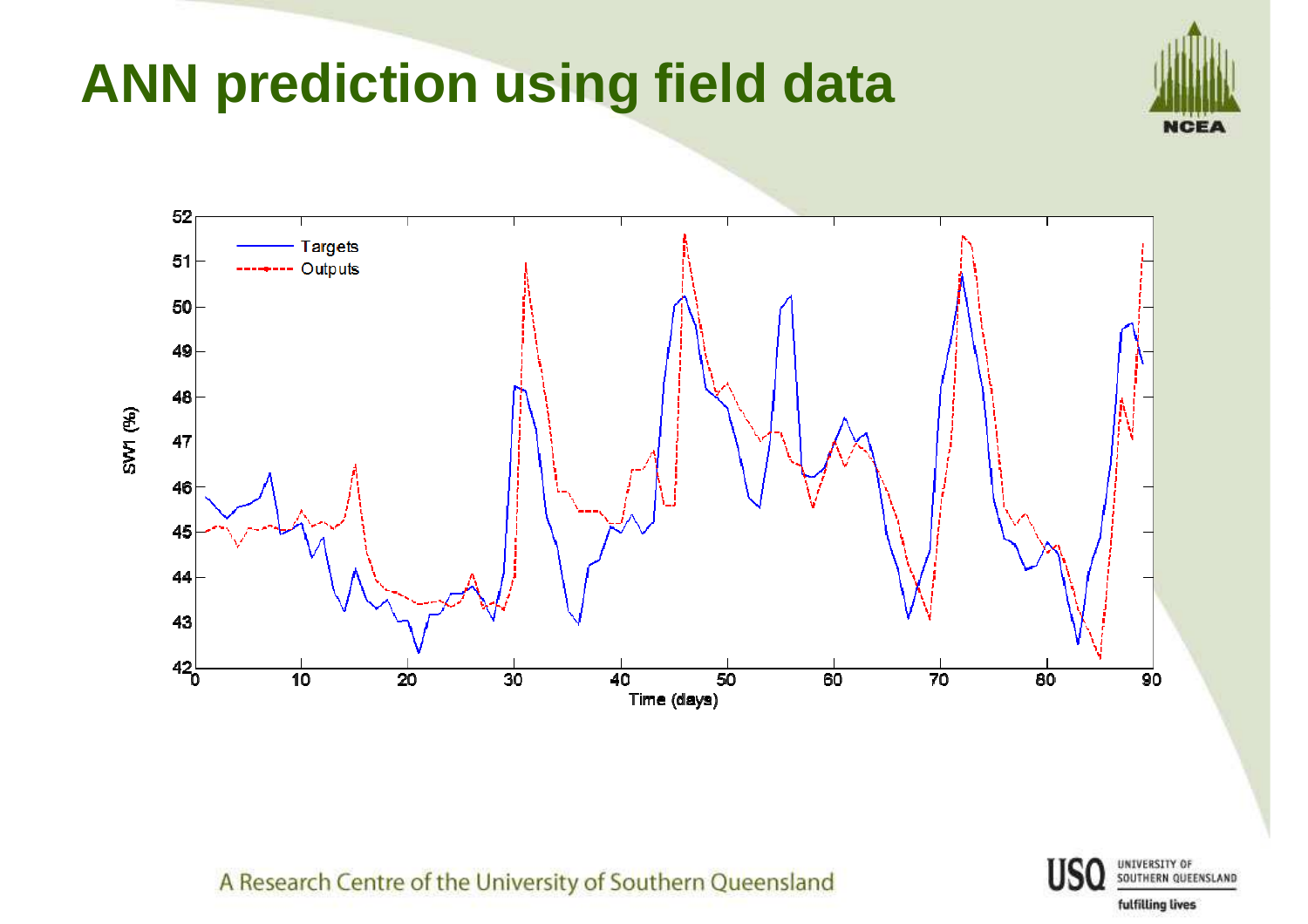# **ANN prediction using simulation data**

![](_page_10_Picture_1.jpeg)

![](_page_10_Figure_2.jpeg)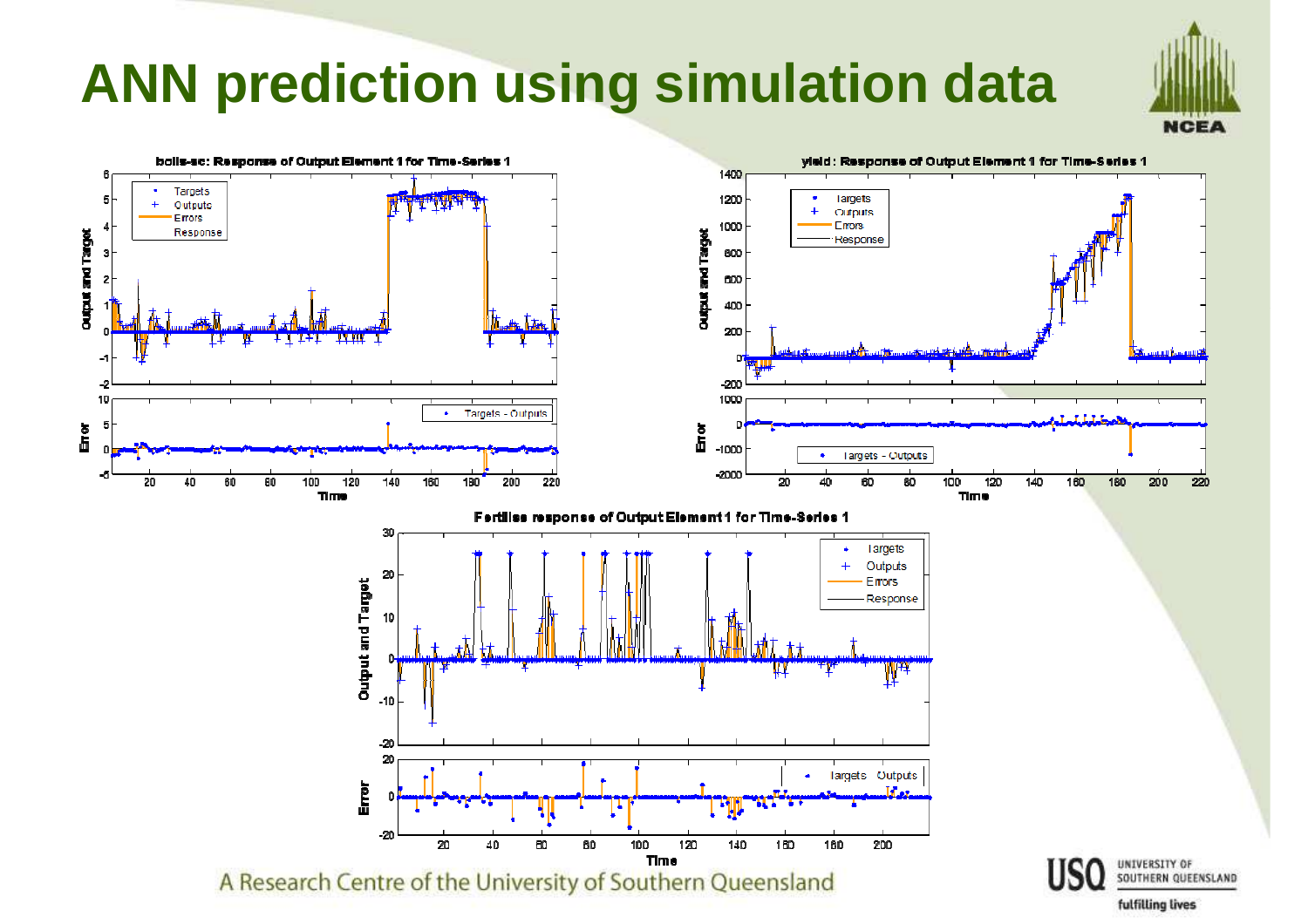#### **Conclusion**

![](_page_11_Picture_1.jpeg)

- **Evaluating irrigation control strategies using** learning and model predictive control
- Artificial intelligence has potential for use as self-learning crop model for irrigation and fertigation
- **Training datasets from Internet-enabled** sensors

![](_page_11_Picture_5.jpeg)